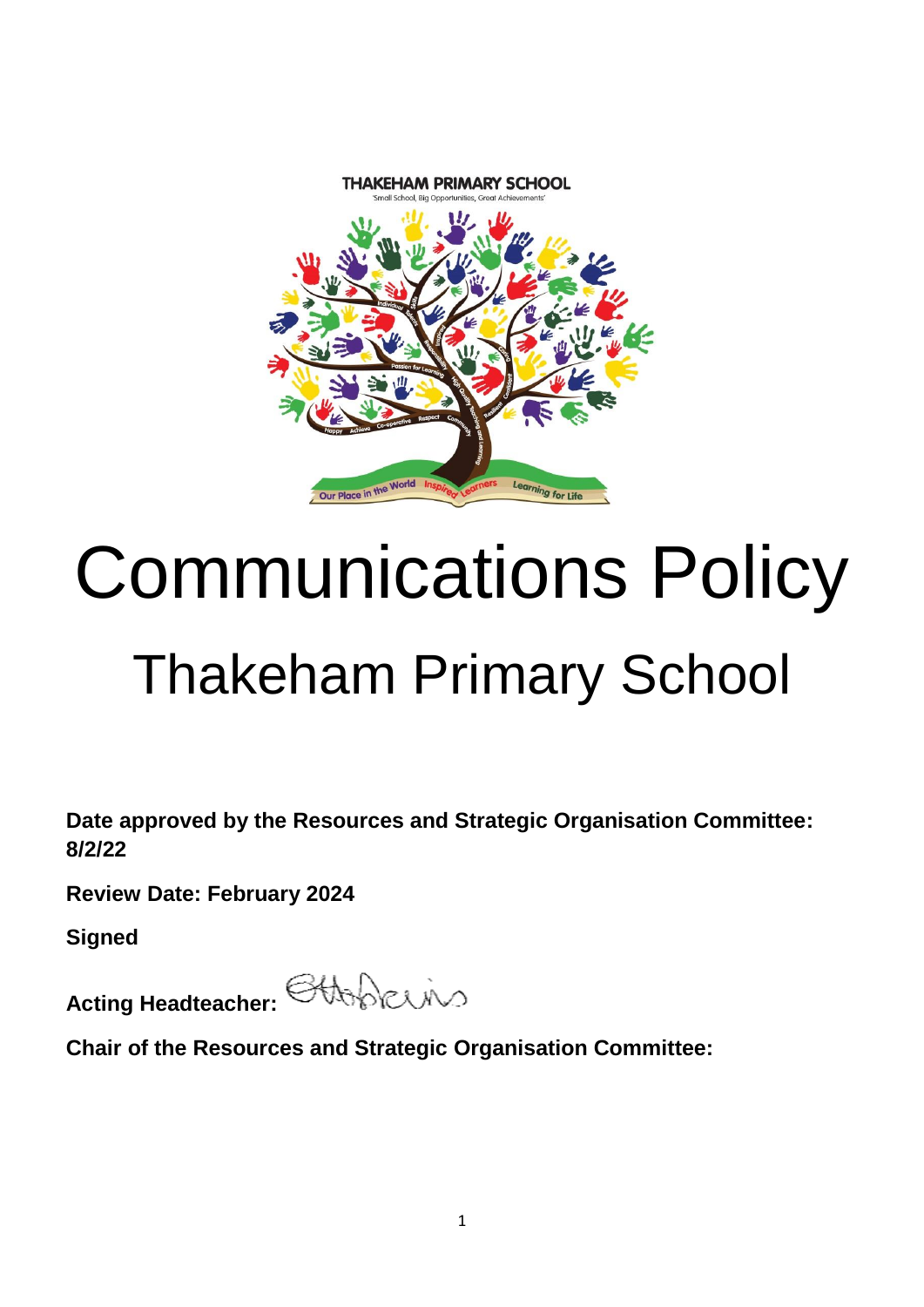At Thakeham Primary School we believe that good communication between the school and the home is essential.Children achieve more when schools and parents work together. Parents can help more if they know what the school is trying to achieve, and how they can help. In our school we aim to have clear and effective communications with parents and the wider community. Effective communications enable us to share our aims and values through keeping parents well informed about school life. This reinforces the importance of the role that parents play in supporting the school in educating their children.

These are our principles:

• Communicating with stakeholders, particularly parents, is a core part of what we do, not an afterthought.

- We will always try to share as much information as possible about any issue.
- If we cannot share information we will explain why.

• We will endeavour to work as transparently as possible by offering clear explanations for major decisions.

•We will communicate in a timely fashion and try to avoid parents receiving information about the school from other sources first.

• We will communicate in a voice which is courteous, jargon free and warm.

• Where information relating to the school is available in the public domain, we will direct people to it. •We acknowledge that some information is of a confidential nature and will always respect that confidentiality in line with data protection laws.

• We will do our best to communicate with all school communities.

#### **Internal methods of communication**

- There is an integrated programme of meetings to facilitate involvement of staff both formal and informal: e.g. staff meetings, teaching assistant/MMS meetings.
- There is time put aside for structured opportunities for staff to engage in team working and to contribute to subject leaders' reflection on priorities, activities and future plans.
- For all meetings there should be an agenda and notes should be taken, action points progressed and feedback given to staff.
- Information and notification of initiatives are communicated through the use of email, where appropriate. Email is a quick, effective way of communicating information; however it should not replace face to face meetings where discussion is required.
- Written communications should be placed in pigeon holes, in the staffroom, which staff must check daily, handed to staff personally or emailed.
- Staff meetings take place every week. Part-time class teachers are expected to communicate the main points and any handouts to their colleague with whom they share the class.
- The Outlook diary is used for all dates/bookings, teachers can update this in addition to the School Secretaries, though must confirm these with the Headteacher.
- All staff receive a weekly bulletin by Friday for the week ahead with activities and tasks that are due to take place. Break/lunch duties are also included. Staff should read and check this carefully.
- The whiteboard in the staffroom is used to communicate daily messages
- Important information on a range of topics is displayed on the staffroom noticeboard.

#### **Communication with Parents/Carers**

Schools have many lines of communication to maintain: with parents and carers, other schools, the community and with outside agencies. Our aim is to have clear and effective communications with all parents and the wider community. Effective communications enable us to share our aims and values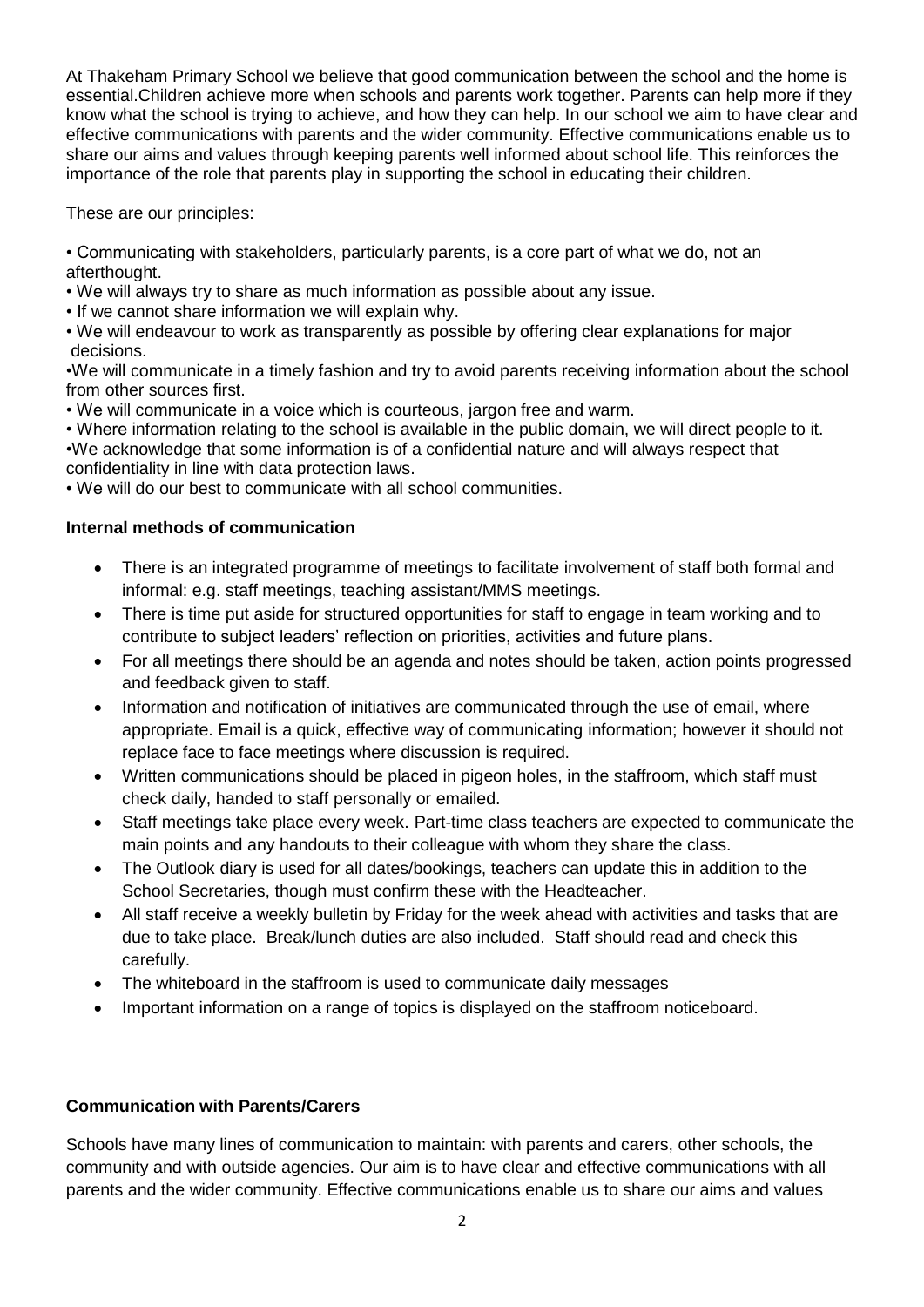through keeping parents well informed about school life. This reinforces the important role that parents play in supporting school.

Whilst staff will always seek to establish open and friendly relationships with parents, they will also ensure that the relationships are professional. We will try to make written communications as accessible and inclusive as possible. We seek to avoid bias, stereotyping or any form of racial discrimination.

#### **Talking with staff**

Class teachers are generally always available for a 'quick word' at the start/end of the day, though they are busy setting up/settling children in at the beginning of the day. Therefore, for more detailed or personal conversations with the class teacher an appointment for a meeting would be more suitable. Appointments can be made through the school office (phone or email).

# **Meetings**

There are a number of meetings throughout the year which provide opportunities to discuss current

developments in the school:

- **New Reception Intake** ‐ we hold a meeting in June for parents who have children starting school in Reception that September to meet the class teacher, Headteacher and school PTA (FOTS), a governor is also usually present. Routines, topics and expectations are discussed.
- **Six Weeks In** Around week 6 (or before) of the autumn term, we hold informal morning for parents of Reception children which is a opportunity for parents to meet each other, the class teacher and Headteacher. It is an opportunity to chat informally about classroom arrangements and how the children are settling in. The class teacher will explain how phonics will work and what the school day will begin to look like moving forward.
- **Curriculum Information:** At the beginning of the academic year teachers hold a meeting for parents to discuss the curriculum topics for the year ahead, class routines, expectations, home learning etc.
- **Year 1 Phonics –** Arrangements for the statutory Year 1 Phonics test, sample tests and useful home support ideas are shared by the class teacher with Year 1 parents during this meeting in the summer term
- Year 2 SATs We have a KS1 SATs meeting in the summer term for parents of children in Years 2 to discuss arrangements for the forthcoming assessments led by the class teacher
- **Year 6 SATs**  We have a KS2 SATs meeting in the spring term for parents of children in Years 6 to discuss arrangements for the forthcoming assessments led by the class teacher
- **Transition to Secondary School** During the Autumn term Steyning Grammar School staff hold a meeting for parents of children in Year 6 ahead of their transition in Year 7.
- **Residential Trip** Where a major trip is taking place, such as the biannual Year 5/6 residential trip, the trip leaders will organise a meeting for parents well in advance to provide detailed information about all aspects of the trip.
- **Parent Consultation Meetings**: We do encourage parents to contact the school at any time if any issues arise regarding their child's progress or well‐being, but we also provide two formal opportunities to meet one to one with the class teacher during the academic year. The first meeting is midway through the autumn term and identifies areas of strength and targets for future development. Parents are invited to meet with their child's teacher again during the spring term to review their child's progress towards the targets and again the updated targets are shared in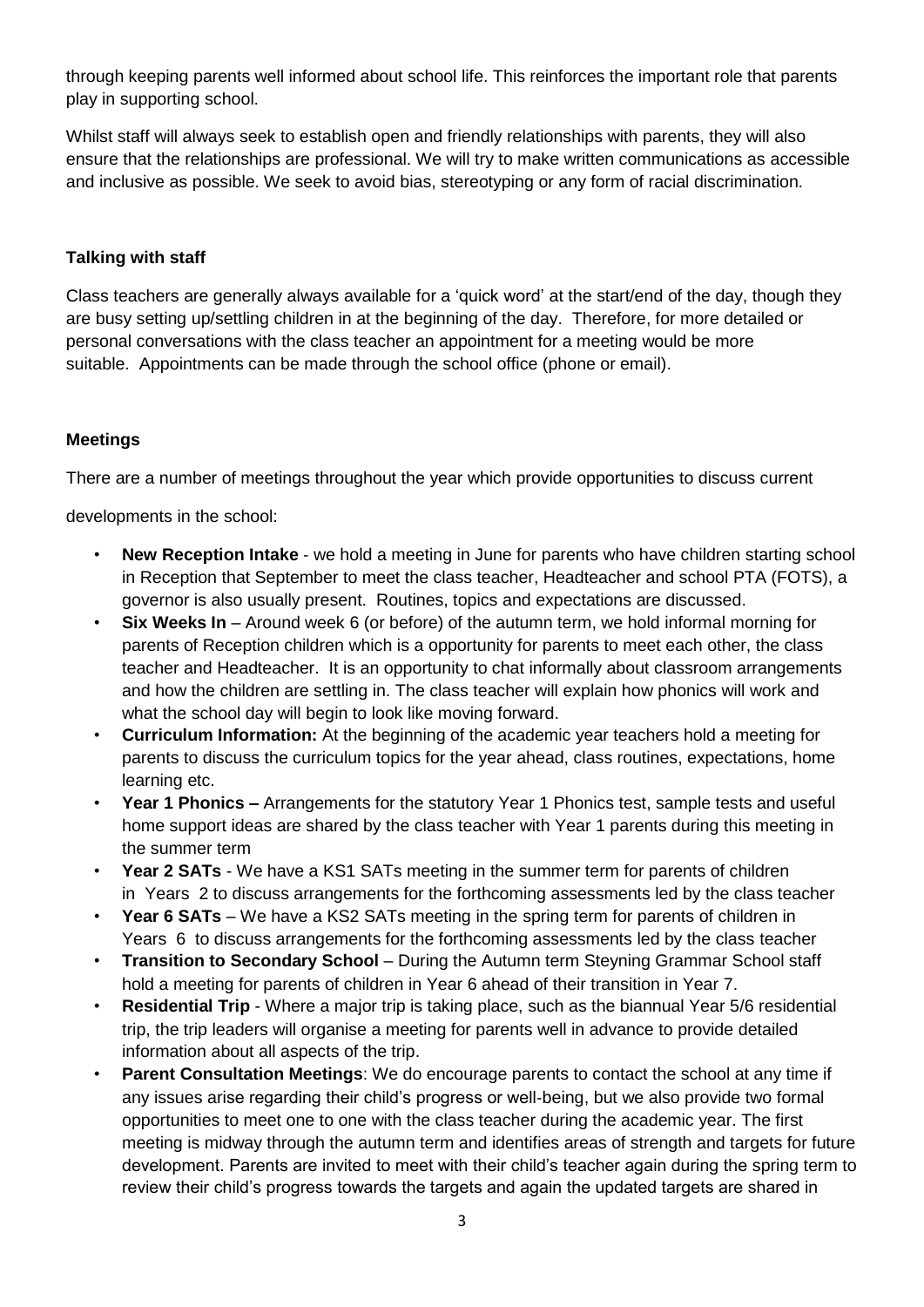writing with parents. Parents are able to look at their child's work during these meetings. Parents will be given information and advance notice about such events in the newsletter and by letter.

# **Parents are also invited to discuss their child's Annual Report with the classteacher on a specific date following publication of the reports.**

Parents of SEN& D children will meet with their class teacher and the Inclusion Co-ordinator three times a year, in addition to parent consultation evenings. This gives them the opportunity to celebrate their child's successes, and to support their child in areas where there is a particular need for improvement as per the ILP targets.

- **Parent Workshops** these occur throughout the year and have a specific focus as linked to the School Strategic Development Plan e.g. Phonics, Maths, Assessment for Learning etc. Governors who are linked to the area of focus for the workshop will also be invited to attend and meet parents.
- **Celebration Assemblies**  Each Monday a special assembly is held where a variety of awards are presented including Super Learning Hero Awards, Headteacher Awards, Handwriting Awards, Times Tables Awards, Sports Awards and pupils' achievements outside of school.
- **Fabulous Finishes**  Each class topic concludes with a celebration of children's work which can take a variety of formats. Wherever possible parents are invited to these.

Open events are also organised for prospective parents of whose children are due to start school the following autumn term.

We encourage parents to contact the school if any issues arise regarding their child's progress or wellbeing. **Concerns or complaints should not be discussed via social media**.

We will make reasonable adjustments to our arrangements if this will enable a parent with a disability to participate fully in a meeting at our school, or to receive and understand communication.

# **Letters/Emails**

Letters are used to communicate with parents on a wide variety of topics. All letters will be communicated to parents through 'Teachers2Parents' as an email attachment. Occasionally letters/forms may be sent out in paper form.

Parents are asked to check their email accounts and their child's book bags daily to ensure they do not miss important information.

Letters to parents must be approved by the Headteacher before they are sent. Copies of all correspondence to individual parents will be placed in pupil files.

Staff will respond to parents' letters/emails within 48 hours (2 school days). This does not include weekends, school or public holidays. Any letter of complaint must be referred to the Headteacher immediately.

The school has an email/text service 'Teachers2Parents'. It is used to communicate with parents. Any communication that needs to be sent to parents using this system must be approved by the Headteacher. Staff should forward relevant emails from parents to the Headteacher and should always do so if the content is a complaint. A hard copy of any email complaint received by staff from a parent should be placed in pupil files. All emails requiring an answer should be responded to within 48 hours (2 school days).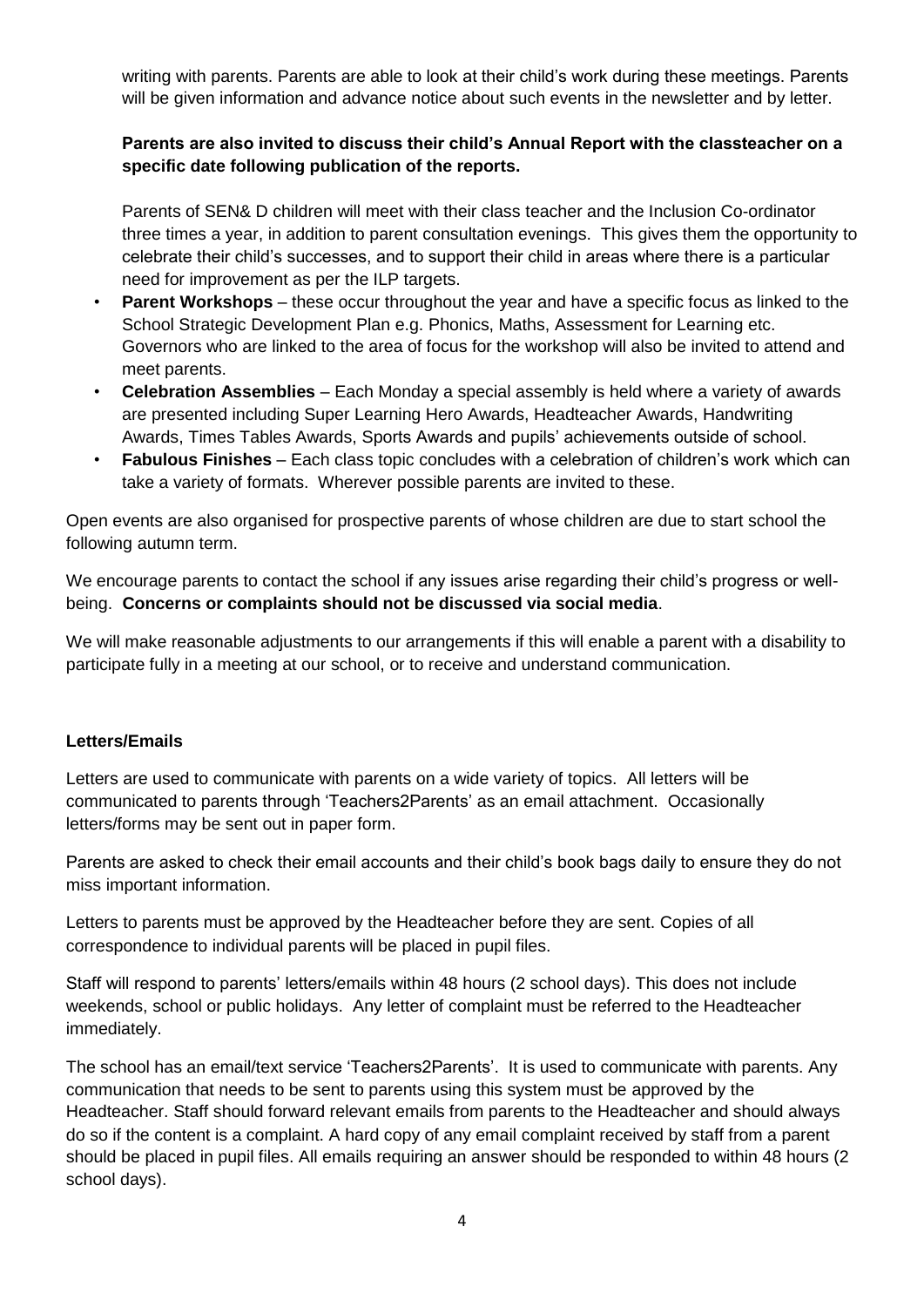# **Texts**

We use this service to:

- inform parents of children who are due to receive awards as part of the Celebration Assembly
- inform parents of any school closure
- alert parents to any health and safety/urgent travel/parking information
- provide notice of a head bump
- provide a final reminder to parents of events/letters to be returned to school etc

As this service is at cost per text message sent and a limited number of characters can be used to express a message, emails/letters/telephone calls will be used wherever possible.

# **Website**

The school website [http://www.thakehamps.co.uk](http://www.thakehamps.co.uk/) provides information about the school, its curriculum, assessment and policies to name but a few examples. It is an opportunity to promote the school to a wider audience.

# **What's App**

Friends of Thakeham School (FOTS) have set up this service with the aim of communicating information to parents relating to their events. It is not to be used to discuss any school related issues/complaints or individual pupils. Any parent concerns relating to the school must be brought to the attention of the class teacher/Headteacher to enable action as necessary to be taken.

#### **Twitter**

We may use Twitter to communicate key instant messages, news and celebrations. Our Twitter handle is **[@Thakeham\\_PS](https://twitter.com/Thakeham_PS)**

# **Reading Records**

Each child has a Reading Record which is used both at home and school to record children's reading activities. At school children also have a separate book which may be used throughout the day and as part of the daily well-being sessions.

# **Fortnightly Newsletter**

Information about key developments, events, opportunities and achievements are shared in our fortnightly newsletter. This is emailed to all parents on alternate Mondays and published on our website and are posted in our information cabinet at the school entrance

# **Curriculum Information Letters**

These outline the intended learning across the curriculum areas for each topic and copies are sent to parents. These are also available on the school website.

# **School Prospectus**

The school prospectus contains a range of specified information to give parents a full picture of provision in our school. This is updated every year and placed on the website.